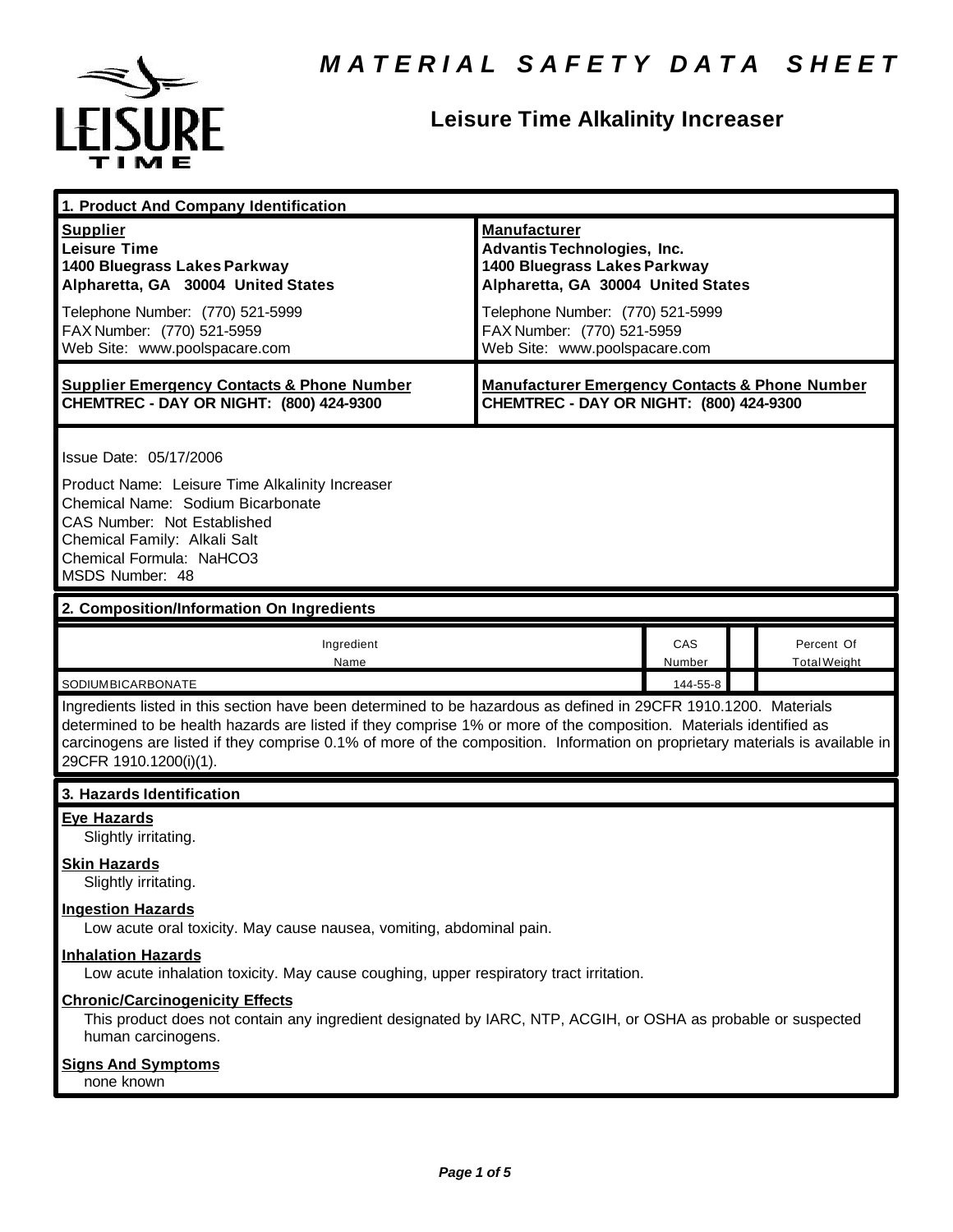### **Leisure Time Alkalinity Increaser**



This material is used as a dry powder extinguishing agent for all classes of fires

### **6. Accidental Release Measures**

Sweep up and place in appropriate closed container. Dispose of in accordance with federal, state, and local guidelines. Do not flush spills to drain.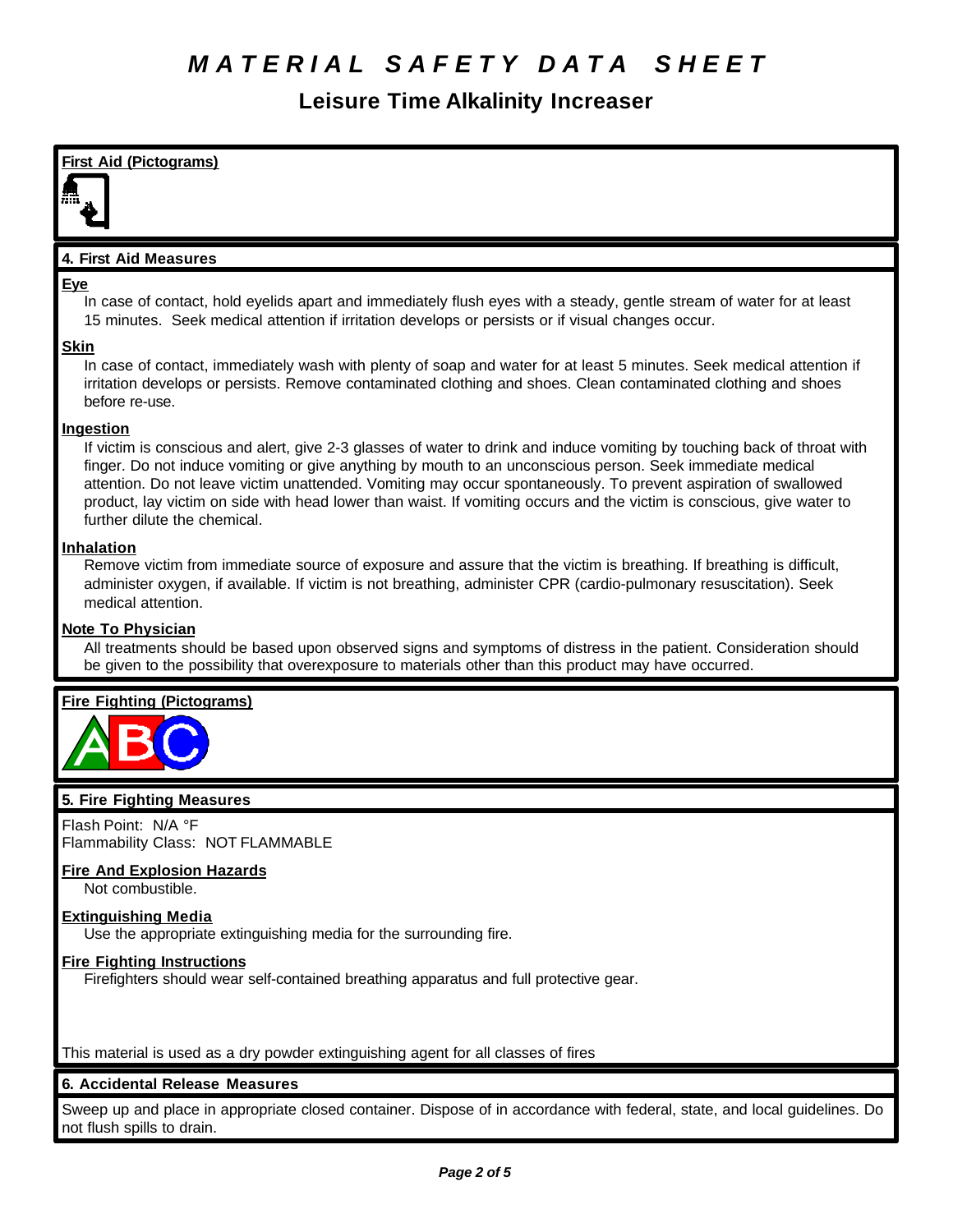### **Leisure Time Alkalinity Increaser**

### **7. Handling And Storage**

#### **Handling And Storage Precautions**

Keep out of reach of children. Do not store with acids. Keep containers tightly closed. Store material in a cool and dry place.

#### **Handling Precautions**

Avoid direct or prolonged contact with skin and eyes. Avoid breathing dusts.

#### **Storage Precautions**

Keep away from acids. Store in a cool dry place.

#### **Work/Hygienic Practices**

Use safe chemical handling procedures suitable for the hazards presended by this material.



### **8. Exposure Controls/Personal Protection**

#### **Engineering Controls**

Use with adequate general and local exhaust ventilation.

#### **Eye/Face Protection**

Safety glasses with side shields or goggles recommended.

#### **Skin Protection**

Chemical-resistant gloves and suitable long sleeved clothing.

#### **Respiratory Protection**

Under normal conditions, in the absence of other airborne contaminants, the following devices should provide protection from this material up to the conditions specified by the appropriate OSHA, WHMIS or ANSI standard: Air purifying (half mask/full face) respirator with cartridges/canister approved for use against dust, mists, and fumes.

#### **9. Physical And Chemical Properties**

#### **Appearance**

White Powder Solid

#### **Odor**

**Odorless** 

Chemical Type: Mixture Physical State: Solid Melting Point: Not Available °F Boiling Point: Not Available °F Molecular Weight: 84 Vapor Pressure: Not Available Vapor Density: Not Available pH Factor: 8.5 At a Concentration Of 1% SOLUTION IN WATER Solubility: Soluble 9.5% wt/wt% at 20C (68F)

#### **10. Stability And Reactivity**

Stability: Stable Hazardous Polymerization: Will not occur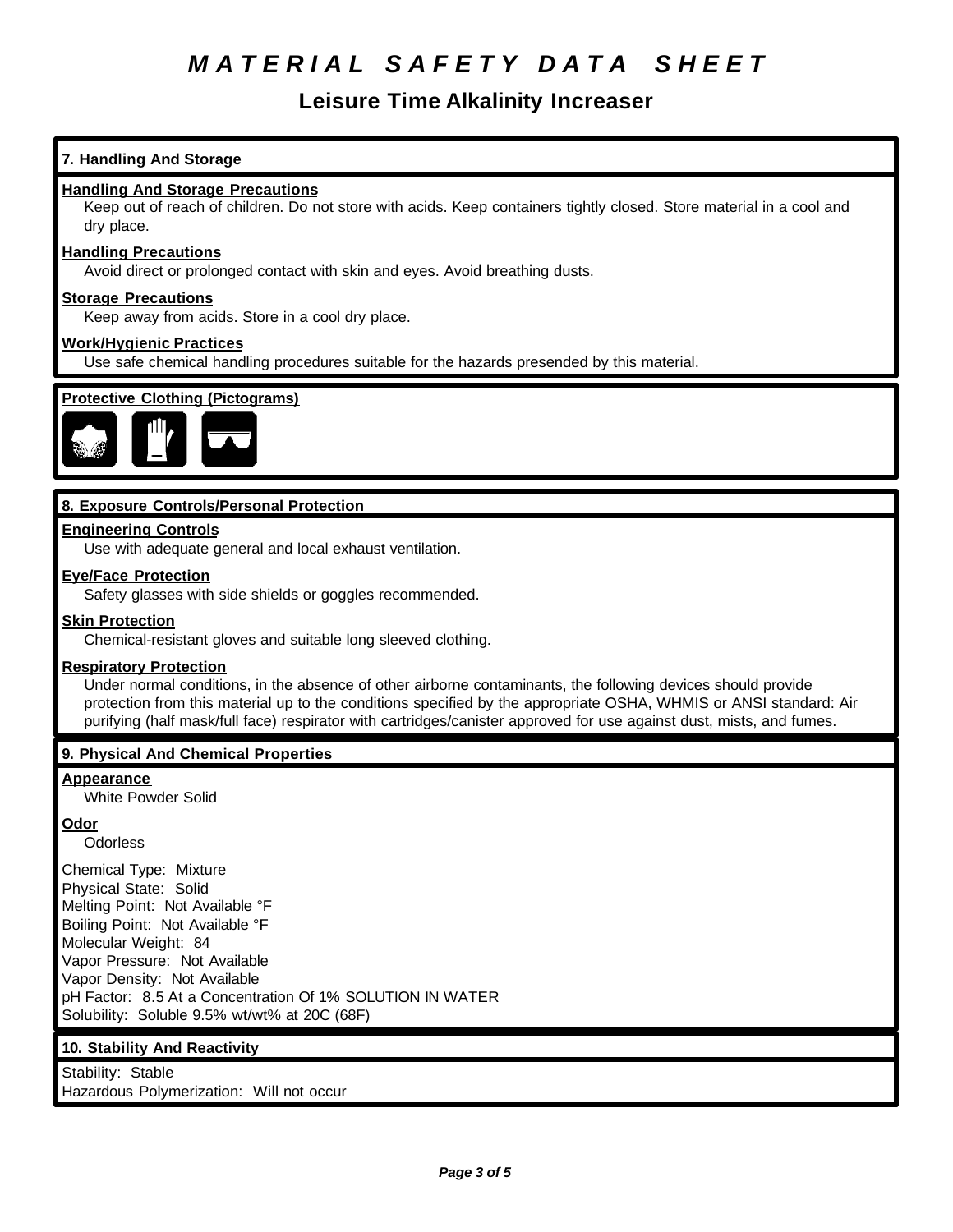### **Leisure Time Alkalinity Increaser**

## **10. Stability And Reactivity - Continued Conditions To Avoid (Stability)** Elevated temperatures, heat. **Incompatible Materials** Moisture, strong acids, strong oxidizing agents. **Hazardous Decomposition Products** Oxides of carbon. **11. Toxicological Information Eye Effects** eye - eye irritation, 100 mg/30s, rabbit. Mildly irritating. **Skin Effects** skin - skin irritation, 30 mg/3D-I, human Mildly irritating. Standard Draize test. **Acute Oral Effects** LD50 mg/kg Rat >4.22g/kg **Chronic/Carcinogenicity** This product does not contain any substances that are considered by OSHA, NTP, IARC, or ACGIH to be "probable" or "suspected" human carcinogens. **Conditions Aggravated By Exposure** Inhalation of product may aggravate existing chronic respiratory problems such as asthma, emphysema, or bronchitis. Skin contact may aggravate existing skin disease. **12. Ecological Information Ecotoxicological Information** No data found for product. **13. Disposal Considerations** Dispose in accordance with applicable federal, state and local government regulations. **14. Transport Information Proper Shipping Name** NOT REGULATED **Hazard Class** NOT REGULATED **DOT Identification Number** NONE **15. Regulatory Information State Regulations** This product does not contain any components that are regulated under California Poposition 65.